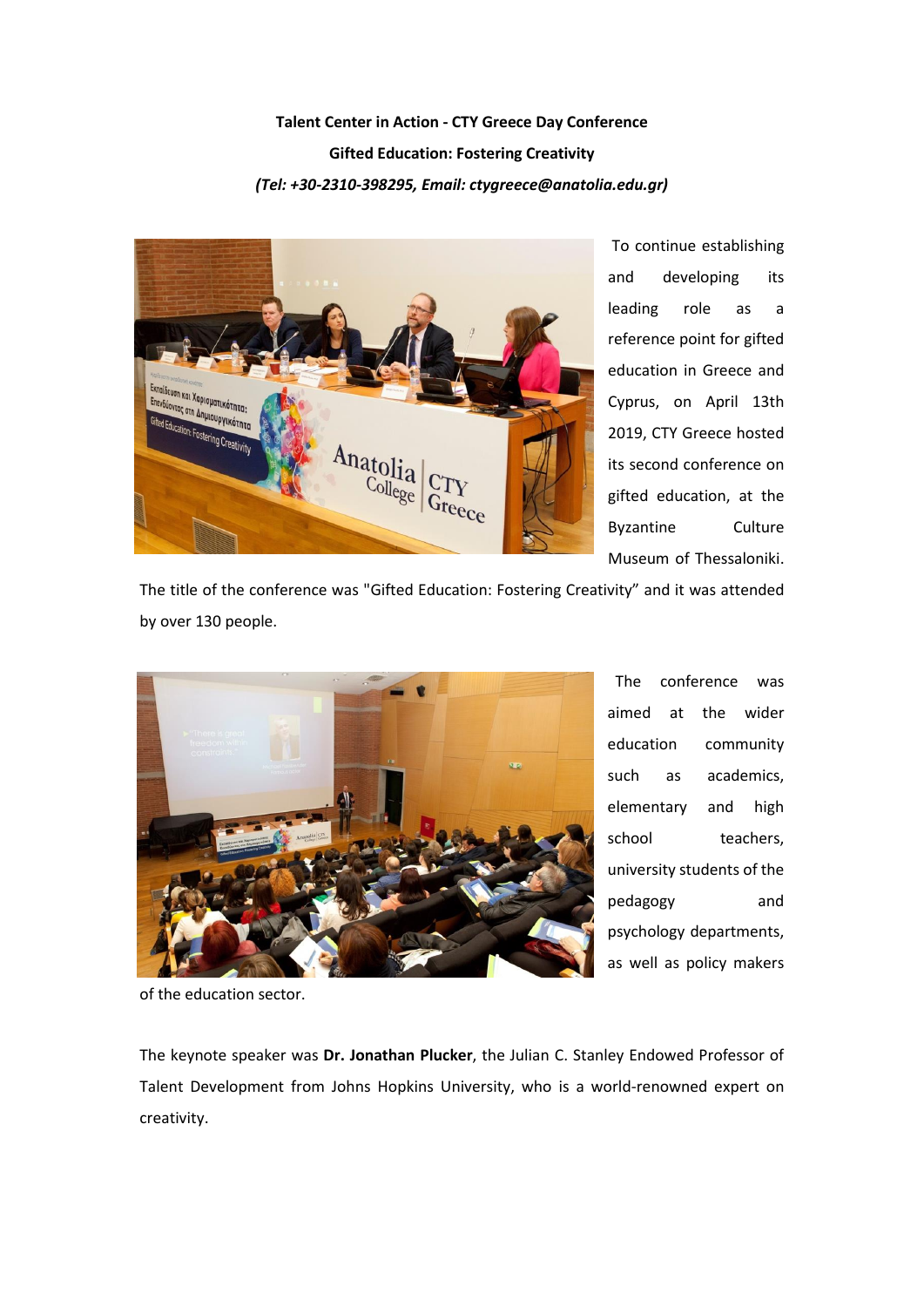During his talk, Dr. Plucker characterized creativity as a highly valued 21st century skill and explained that in order for it to be fostered, teachers should be encouraged to model it regularly in their teaching. He also emphasized the importance of teachers providing opportunities for students to articulate their creative ideas and to reinforce this notion by offering positive feedback to their students, whenever they exhibit such creativity.



The keynote speech was followed by a lively discussion during which a panel of experts in gifted education exchanged ideas on how to support creativity and giftedness in any classroom. **Dr. Jonathan** 

**Plucker** was joined for the discussion by **Dr. Colm O'Reilly**, Director of CTY Ireland, **Dr. Despina Hadjigeorgiou-Samata**, Chartered Educational Psychologist from the Ministry of Education and Culture of Cyprus, and **Dr. Georgia Tsoulfa**, Director of CTY Greece. The main concerns of the educators focused on how to promote creative thinking within a non-flexible and mandatory school curriculum, how the state supports the needs of gifted students and how enrichment programs like CTY enhance the advanced learning needs of gifted students.



The event started with the presentation of CTY Greece and **Mr. [Yanis](https://anatolia.edu.gr/images/Institutional/Leadership/tsorbatzoglou_bio.pdf)  [Tsorbatzoglou](https://anatolia.edu.gr/images/Institutional/Leadership/tsorbatzoglou_bio.pdf)**, COO and Vice President of Anatolia College, highlighted the growth and accessibility of the program, made possible through a large scholarship program. The conference concluded with a workshop

delivered by **Dr. Jonathan Plucker** titled "Creativity Through the Magic of Constraints," during which educators had the opportunity to take part in a hands-on activity to explore the